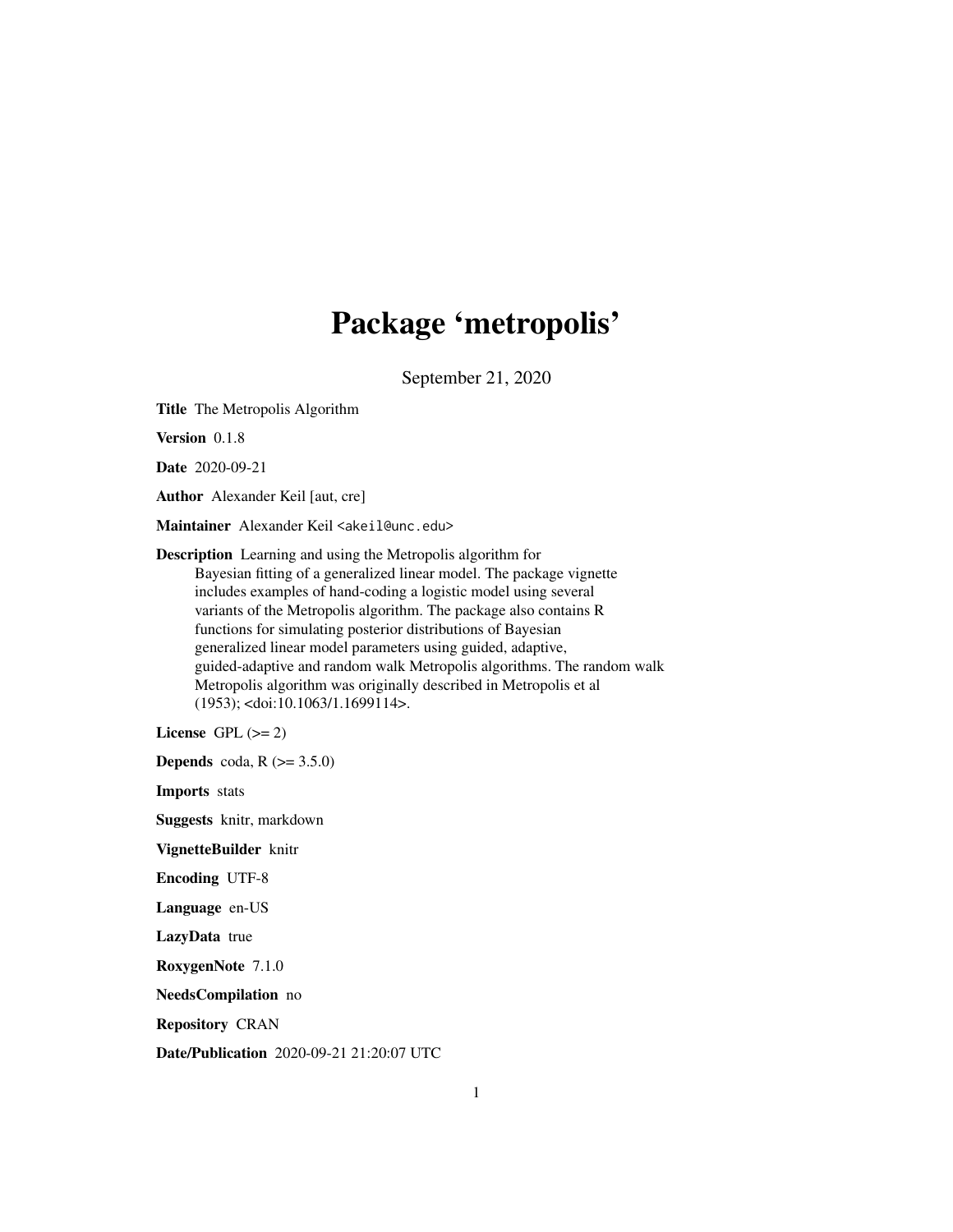# <span id="page-1-0"></span>R topics documented:

| Index |  |
|-------|--|

as.mcmc.metropolis.samples

*Convert glm\_metropolis output to* mcmc *object from package coda*

# Description

Allows use of useful functions from coda package

# Usage

```
## S3 method for class 'metropolis.samples'
as.mcmc(x, \ldots)
```
# Arguments

| X        | an object from the function "metropolis" |  |
|----------|------------------------------------------|--|
| $\cdots$ | not used                                 |  |

# Details

TBA

# Value

An object of type "mcmc" from the coda package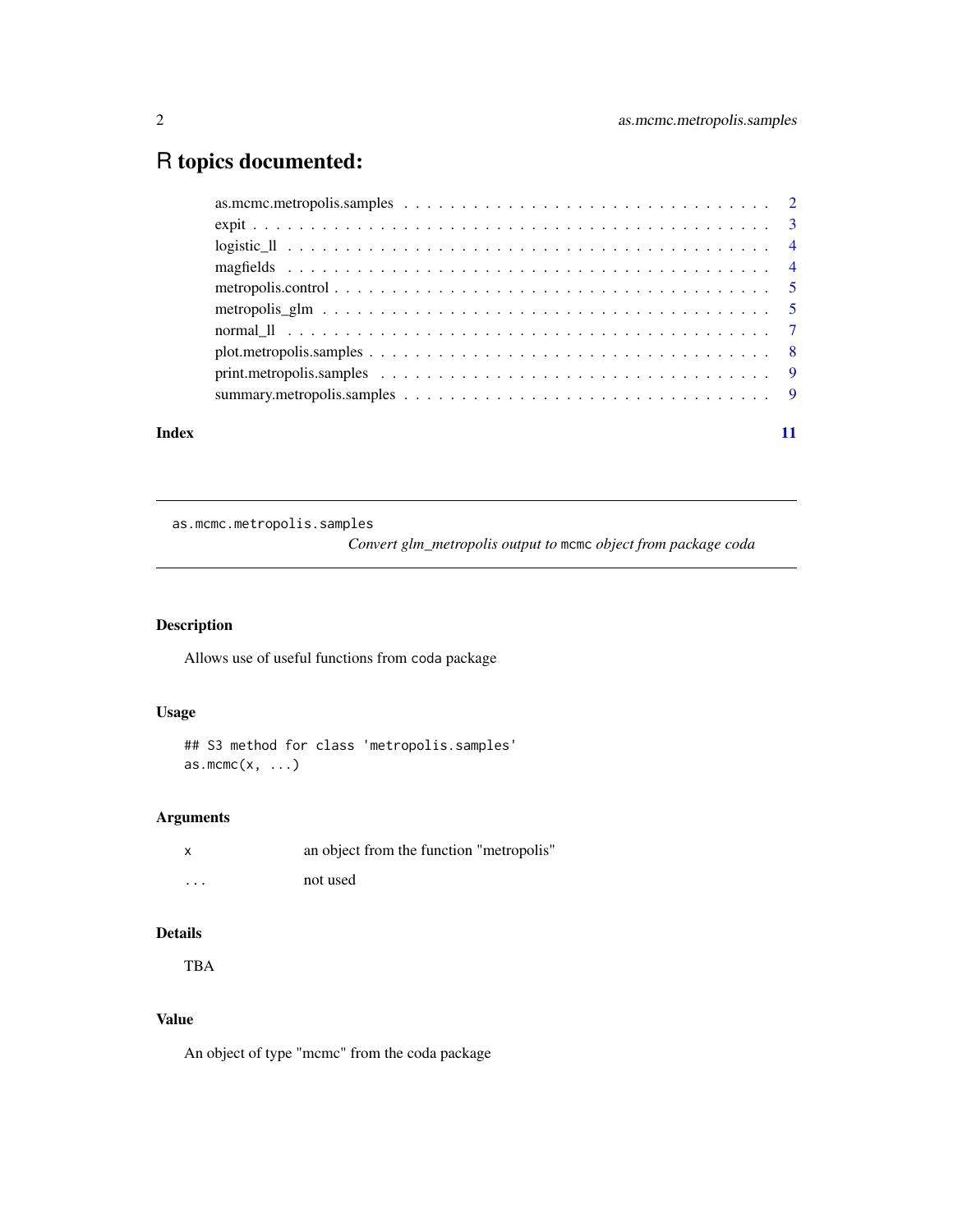#### <span id="page-2-0"></span>expit 3

# Examples

```
## Not run:
library("coda")
dat = data.frame(y = rbinom(100, 1, 0.5), x1=runif(100), x2 = runif(100))
res = metropolis_glm(y ~ x1 + x2, data=dat, family=binomial(), iter=10000, burnin=3000,
adapt=TRUE, guided=TRUE, block=FALSE)
res2 = as.mcmc(res)summary(res2)
## End(Not run)
```
#### expit *Inverse logit transform*

# Description

Inverse logit transform

#### Usage

expit(mu)

#### Arguments

mu log-odds

# Value

returns a scalar or vector the same length as mu with values that are the inverse logit transform of mu

# Examples

```
logodds = rnorm(10)expit(logodds)
logodds = log(1.0)expit(logodds)
```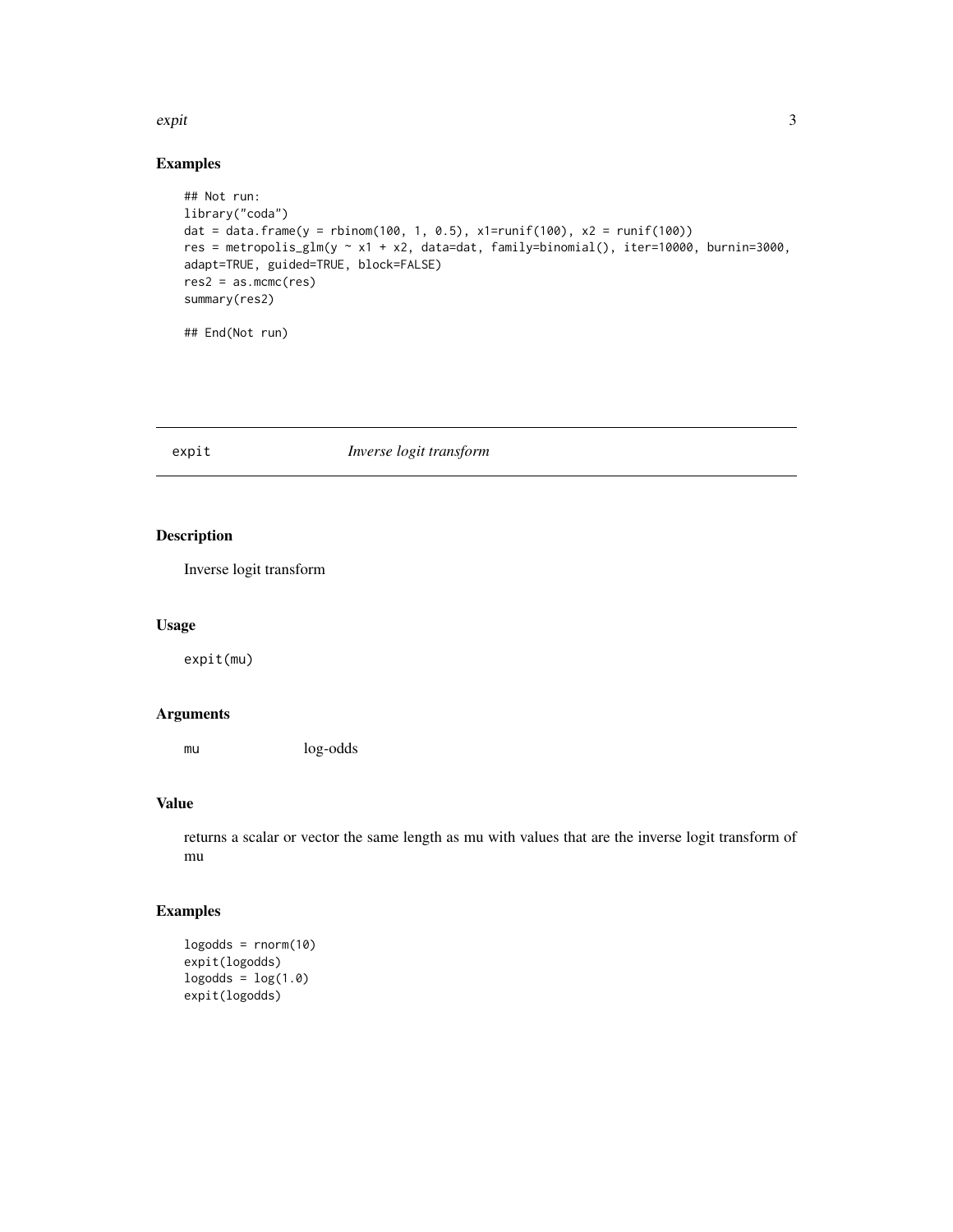<span id="page-3-0"></span>

# Description

logistic log likelihood

# Usage

logistic\_ll(y, X, par)

#### Arguments

|     | binary outcome               |
|-----|------------------------------|
| X   | design matrix                |
| par | vector of model coefficients |

# Value

a scalar quantity proportional to a binomial likelihood with logistic parameterization, given y,X,and par

| <i>oxfordiournals.aje.al14943.</i> |                                                                                                                                                                                        |
|------------------------------------|----------------------------------------------------------------------------------------------------------------------------------------------------------------------------------------|
|                                    | A case control study of childhood leukemia and mag-<br>netic fields from Savitz, Wachtel, Barnes, et al (1998)<br>doi: Rhrefhttps://doi.org/10.1093/oxfordjournals.aje.a11494310.1093/ |

# Description

A case control study of childhood leukemia and magnetic fields from Savitz, Wachtel, Barnes, et al (1998) doi: [10.1093/oxfordjournals.aje.a114943.](https://doi.org/10.1093/oxfordjournals.aje.a114943)

# Usage

magfields

# Format

A data frame with 234 rows and 2 variables:

y childhood leukemia

x exposure to magnetic field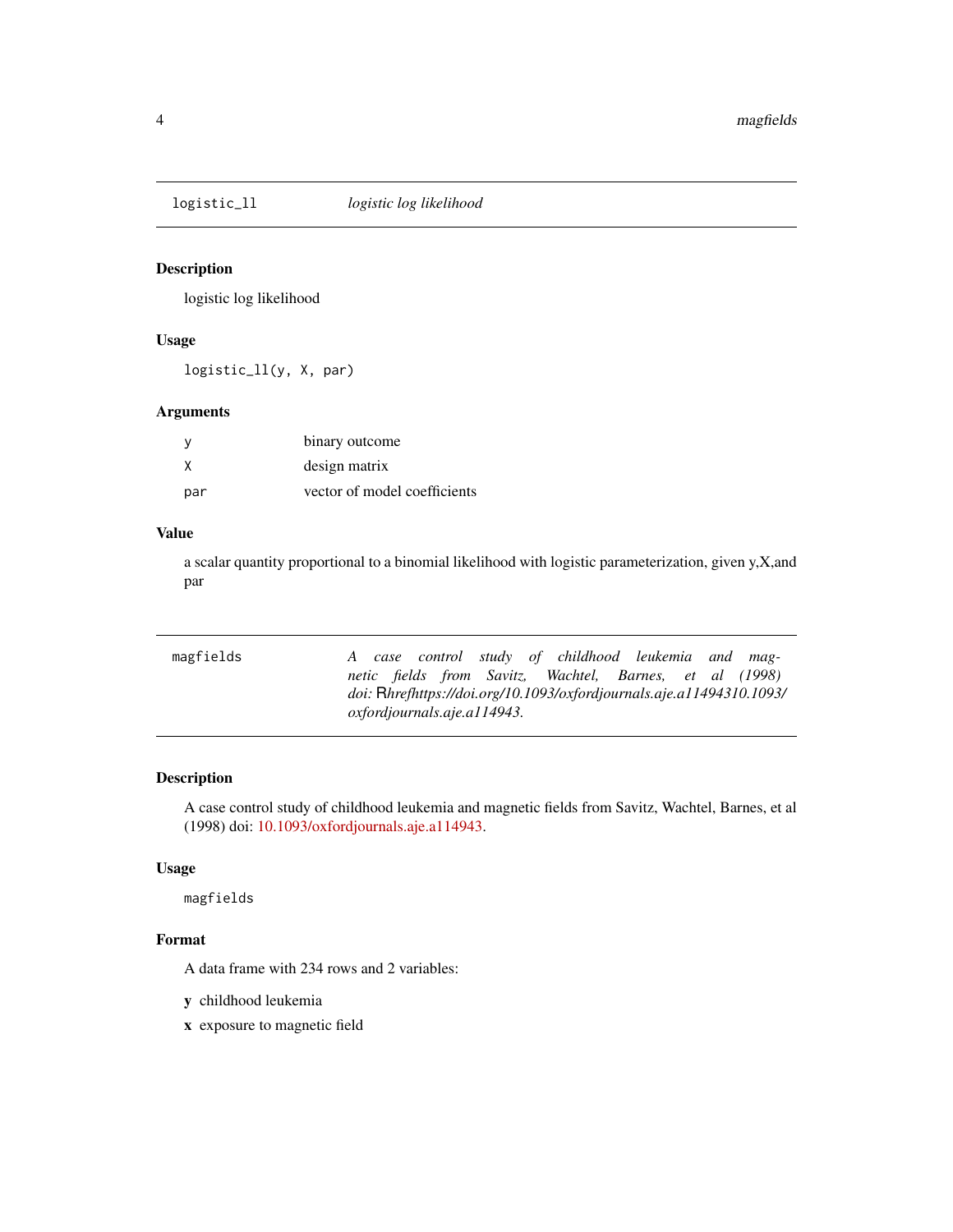# <span id="page-4-0"></span>Description

metropolis.control

# Usage

```
metropolis.control(
  adapt.start = 25,
  adapt.window = 200,
  adapt.update = 25,
 min.sizema = 0.001,
 prop.sigma.start = 1,
  scale = 2.4)
```
# Arguments

| adapt.start      | start adapting after this many iterations; set to iter+1 to turn off adaptation                                                                                                                                                                                                                                                                                                        |  |
|------------------|----------------------------------------------------------------------------------------------------------------------------------------------------------------------------------------------------------------------------------------------------------------------------------------------------------------------------------------------------------------------------------------|--|
| adapt.window     | base acceptance rate on maximum of this many iterations                                                                                                                                                                                                                                                                                                                                |  |
| adapt.update     | frequency of adaptation                                                                                                                                                                                                                                                                                                                                                                |  |
| min.sigma        | minimum of the proposal distribution standard deviation (if set to zero, posterior<br>may get stuck)                                                                                                                                                                                                                                                                                   |  |
| prop.sigma.start |                                                                                                                                                                                                                                                                                                                                                                                        |  |
|                  | starting value, or fixed value for proposal distribution s standard deviation                                                                                                                                                                                                                                                                                                          |  |
| scale            | scale value for adaptation (how much should the posterior variance estimate<br>be scaled by?). Scale/sqrt(p) is used in metropolis_glm function, and Gelman<br>et al. (2014, ISBN: 9781584883883) recommend a scale of 2.4 @return A<br>list of parameters used in fitting with the following named objects adapt.start,<br>adapt.window,adapt.update,min.sigma,prop.sigma.start,scale |  |
|                  |                                                                                                                                                                                                                                                                                                                                                                                        |  |

metropolis\_glm *Use the Metropolis Hastings algorithm to estimate Bayesian glm parameters*

# Description

This function carries out the Metropolis algorithm.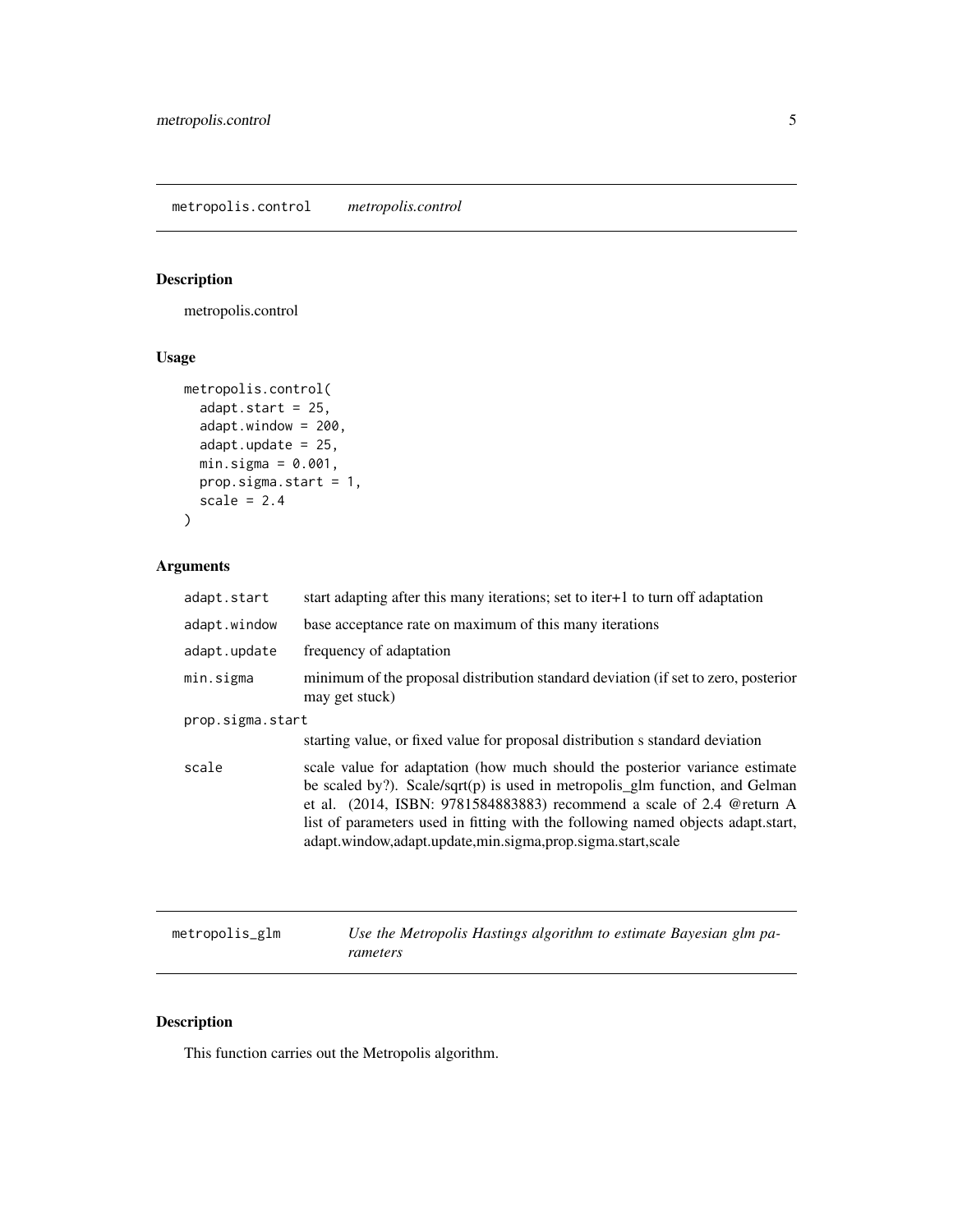# Usage

```
metropolis_glm(
 f,
 data,
 family = binomial(),
 iter = 100,
 burnin = round(iter/2),
 pm = NULL,pv = NULL,chain = 1,prop.sigma.start = 0.1,
  inits = NULL,
 adaptive = TRUE,guided = FALSE,
 block = TRUE,
 saveproposal = FALSE,
 control = metropolis.control()
\mathcal{L}
```
# Arguments

| $\mathsf{f}$     | an R style formula (e.g. $y \sim x1 + x2$ )                                                                                                                                                                                                                                                                                                      |
|------------------|--------------------------------------------------------------------------------------------------------------------------------------------------------------------------------------------------------------------------------------------------------------------------------------------------------------------------------------------------|
| data             | an R data frame containing the variables in f                                                                                                                                                                                                                                                                                                    |
| family           | R glm style family that determines model form: gaussian() or binomial()                                                                                                                                                                                                                                                                          |
| iter             | number of iterations after burnin to keep                                                                                                                                                                                                                                                                                                        |
| burnin           | number of iterations at the beginning to throw out (also used for adaptive phase)                                                                                                                                                                                                                                                                |
| pm               | vector of prior means for normal prior on log(scale) (if applicable) and regres-<br>sion coefficients (set to NULL to use uniform priors)                                                                                                                                                                                                        |
| pv               | vector of prior variances for normal prior on log(scale) (if applicable) and re-<br>gression coefficients (set to NULL to use uniform priors)                                                                                                                                                                                                    |
| chain            | chain id (plan to deprecate)                                                                                                                                                                                                                                                                                                                     |
| prop.sigma.start |                                                                                                                                                                                                                                                                                                                                                  |
|                  | proposal distribution standard deviation (starting point if adapt=TRUE)                                                                                                                                                                                                                                                                          |
| inits            | NULL, a vector with length equal to number of parameters (intercept $+x + scale$ )<br>;gaussian() family only model only), or "glm" to set priors based on an MLE fit                                                                                                                                                                            |
| adaptive         | logical, should proposal distribution be adaptive? (TRUE usually gives better<br>answers)                                                                                                                                                                                                                                                        |
| guided           | logical, should the "guided" algorithm be used (TRUE usually gives better an-<br>swers)                                                                                                                                                                                                                                                          |
| block            | logical or a vector that sums to total number of parameters (e.g. if there are<br>4 random variables in the model, including intercept, then block= $c(1,3)$ will<br>update the intercept separately from the other three parameters.) If TRUE, then<br>updates each parameter 1 by 1. Using guide=TRUE with block as a vector is<br>not advised |
| saveproposal     | (logical, default=FALSE) save the rejected proposals (block=TRUE only)?                                                                                                                                                                                                                                                                          |
| control          | parameters that control fitting algorithm. See metropolis.control()                                                                                                                                                                                                                                                                              |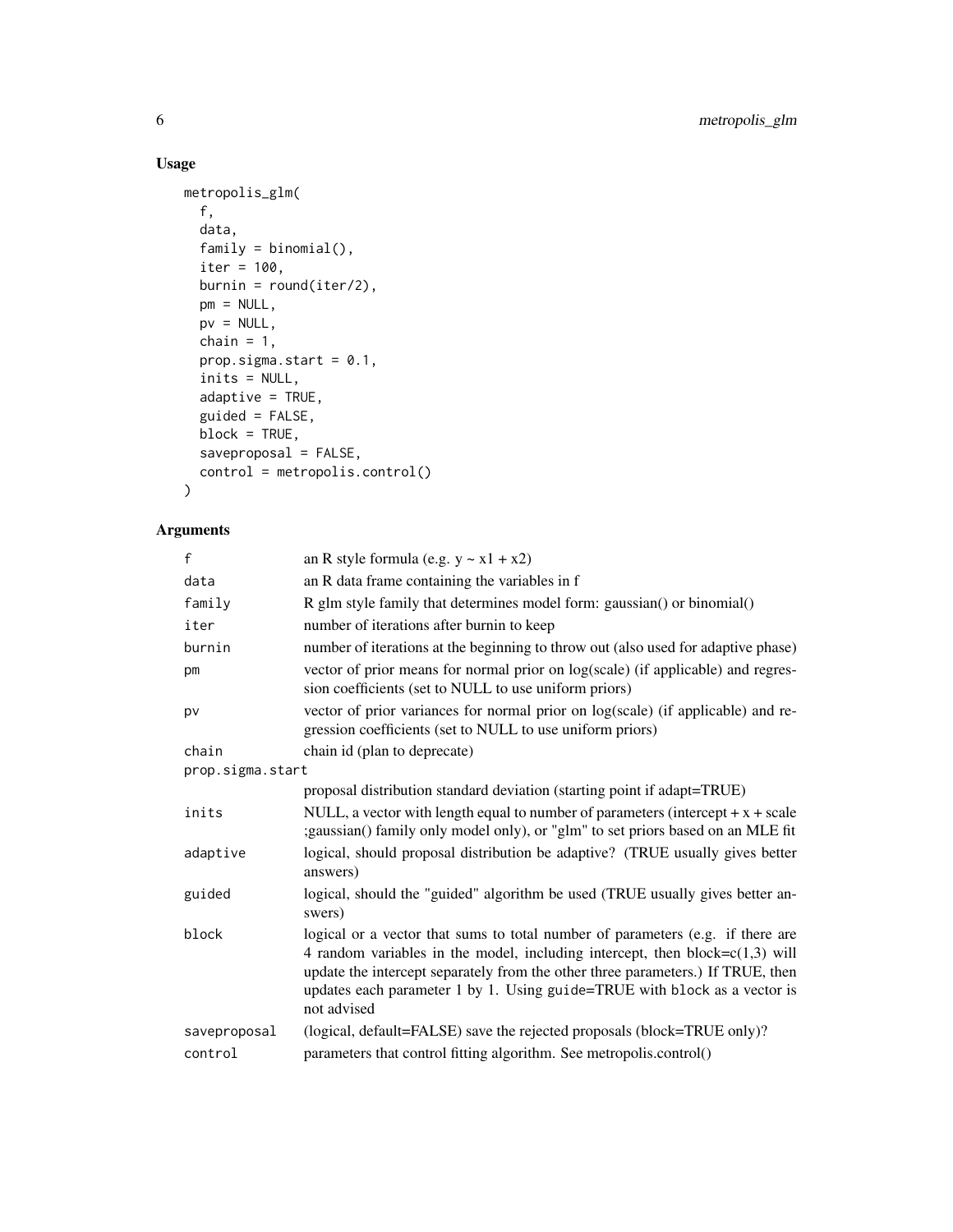#### <span id="page-6-0"></span>normal\_ll  $\sim$  7  $\sim$  7  $\sim$  7  $\sim$  7  $\sim$  7  $\sim$  7  $\sim$  7  $\sim$  7  $\sim$  7  $\sim$  7  $\sim$  7  $\sim$  7  $\sim$  7  $\sim$  7  $\sim$  7  $\sim$  7  $\sim$  7  $\sim$  7  $\sim$  7  $\sim$  7  $\sim$  7  $\sim$  7  $\sim$  7  $\sim$  7  $\sim$  7  $\sim$  7  $\sim$  7  $\sim$  7  $\sim$  7  $\sim$  7  $\$

#### Details

Implements the Metropolis algorithm, which allows user specified proposal distributions or implements an adaptive algorithm as described by Gelman et al. (2014, ISBN: 9781584883883). This function also allows the "Guided" Metropolis algorithm of Gustafson (1998) doi: [10.1023/](https://doi.org/10.1023/A:1008880707168) [A:1008880707168.](https://doi.org/10.1023/A:1008880707168) Note that by default all parameters are estimated simulataneously via "block" sampling, but this default behavior can be changed with the "block" parameter. When using guided=TRUE, block should be set to FALSE.

#### Value

An object of type "metropolis.samples" which is a named list containing posterior MCMC samples as well as some fitting information.

#### Examples

```
dat = data.frame(y = rbinom(100, 1, 0.5), x1=runif(100), x2 = runif(100))
res = metropolis_glm(y ~ x1 + x2, data=dat, family=binomial(), iter=1000, burnin=3000,
adapt=TRUE, guided=TRUE, block=FALSE)
res
summary(res)
apply(res$parms, 2, mean)
glm(y \sim x1 + x2, family=binomial(), data=dat)dat = data.frame(y = rnorm(100, 1, 0.5), x1=runif(100), x2 = runif(100), x3 = rpois(100, .2))
res = metropolis_glm(y ~ x1 + x2 + factor(x3), data=dat, family=gaussian(), inits="glm",
iter=10000, burnin=3000, adapt=TRUE, guide=TRUE, block=FALSE)
apply(res$parms, 2, mean)
glm(y \sim x1 + x2 + factor(x3), family = gaussian(), data = dat)
```
normal\_ll *Gaussian log likelihood*

#### Description

Gaussian log likelihood

# Usage

normal\_ll(y, X, par)

#### Arguments

|     | binary outcome                                                    |
|-----|-------------------------------------------------------------------|
|     | design matrix                                                     |
| par | vector of gaussian scale parameter followed by model coefficients |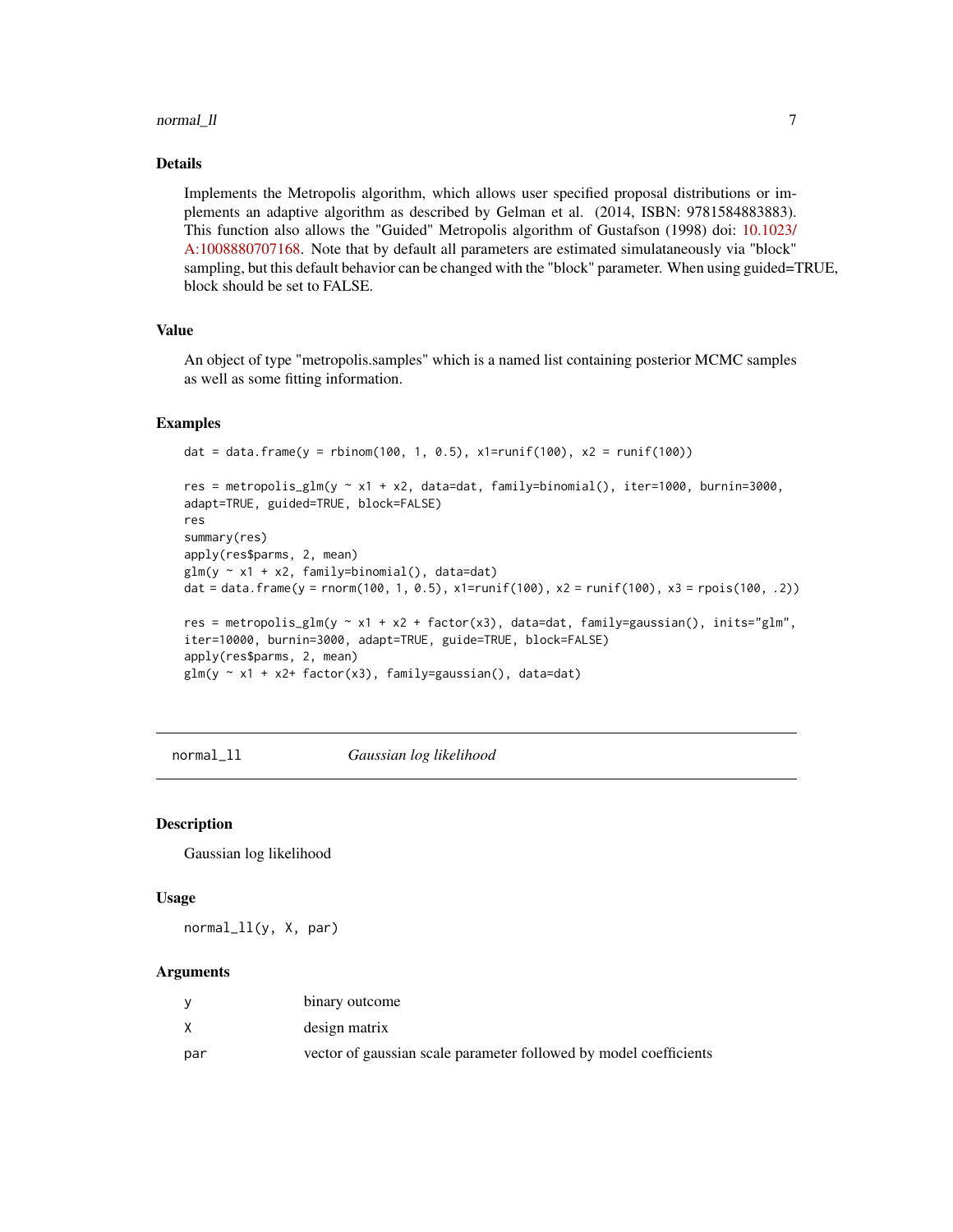#### <span id="page-7-0"></span>Value

a scalar quantity proportional to a normal likelihood with linear parameterization, given y, X, and par

plot.metropolis.samples

*Plot the output from the metropolis function*

# Description

This function allows you to summarize output from the metropolis function.

# Usage

## S3 method for class 'metropolis.samples'  $plot(x, keepburn = FALSE, parms = NULL, ...)$ 

#### Arguments

| X        | the outputted object from the "metropolis_glm" function                      |
|----------|------------------------------------------------------------------------------|
| keepburn | keep the burnin iterations in calculations (if adapt=TRUE, keepburn=TRUE     |
| parms    | names of parameters to plot (plots the first by default, if TRUE, plots all) |
| $\cdots$ | other arguments to plot                                                      |

# Details

TBA

# Value

None

# Examples

```
dat = data.frame(y = rbinom(100, 1, 0.5), x1=runif(100), x2 = runif(100))
res = metropolis_glm(y ~ x1 + x2, data=dat, family=binomial(), iter=10000, burnin=3000,
adapt=TRUE, guided=TRUE, block=FALSE)
plot(res)
```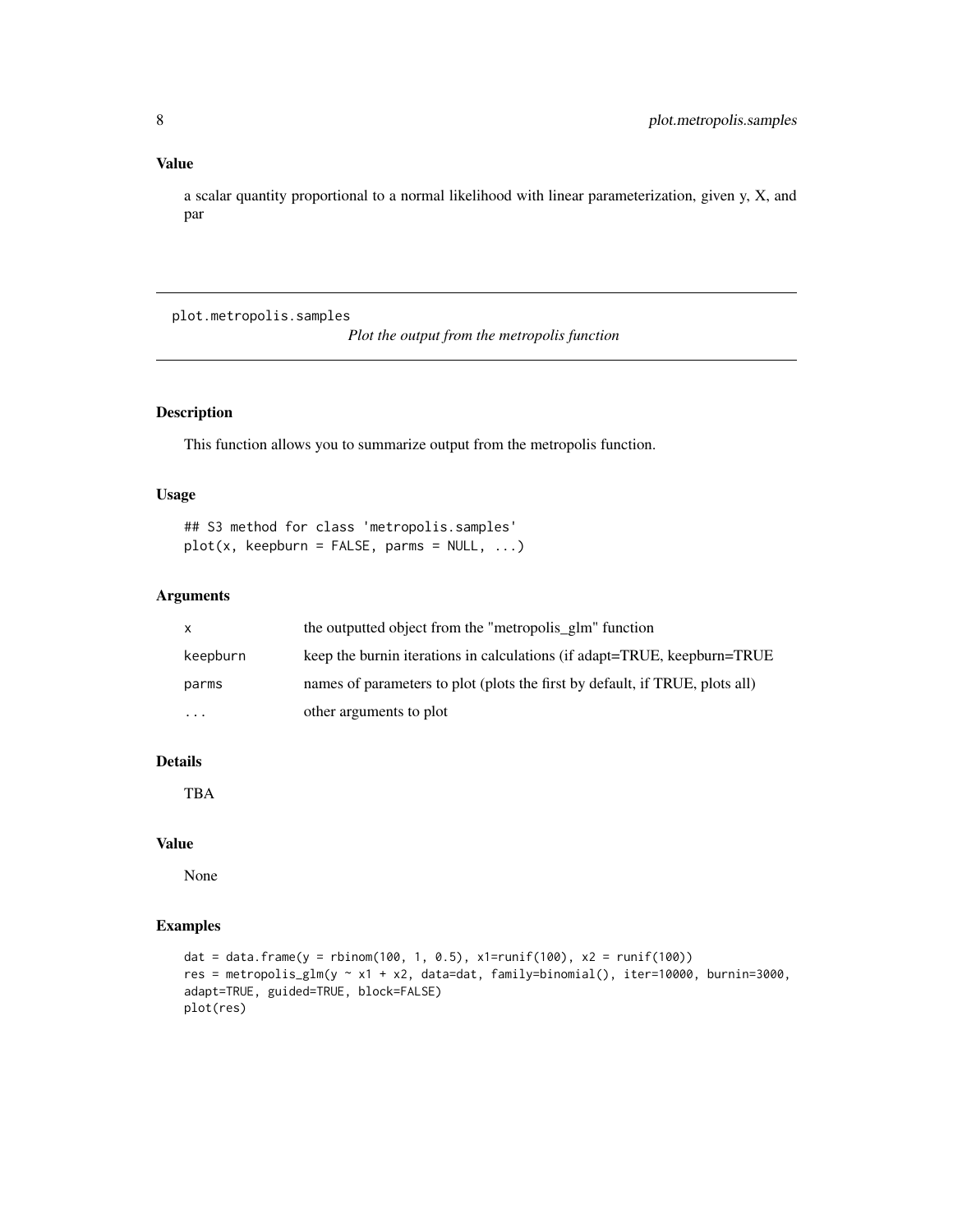<span id="page-8-0"></span>print.metropolis.samples

*Print a metropolis.samples object*

#### Description

This function allows you to summarize output from the "metropolis\_glm" function.

#### Usage

```
## S3 method for class 'metropolis.samples'
print(x, \ldots)
```
# Arguments

|          | a "metropolis.samples" object from the function "metropolis_glm" |  |
|----------|------------------------------------------------------------------|--|
| $\cdots$ | not used.                                                        |  |

# Details

None

#### Value

An unmodified "metropolis.samples" object (invisibly)

```
summary.metropolis.samples
```
*Summarize a probability distribution from a Markov Chain*

## Description

This function allows you to summarize output from the metropolis function.

# Usage

```
## S3 method for class 'metropolis.samples'
summary(object, keepburn = FALSE, ...)
```
# Arguments

| object                  | an object from the function "metropolis"                                                                              |
|-------------------------|-----------------------------------------------------------------------------------------------------------------------|
| keepburn                | keep the burnin iterations in calculations (if adapt=TRUE, keepburn=TRUE will<br>yield potentially invalid summaries) |
| $\cdot$ $\cdot$ $\cdot$ | not used                                                                                                              |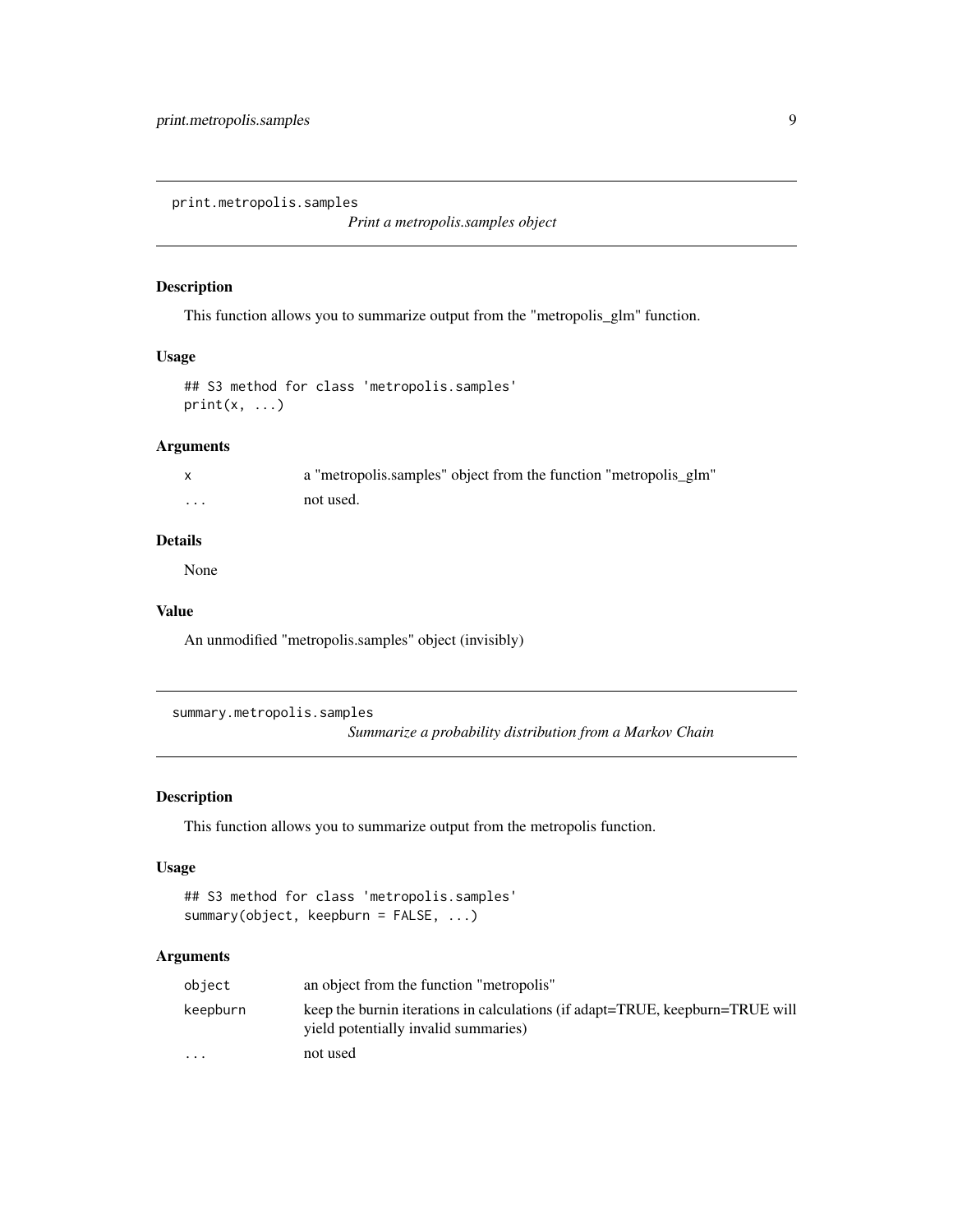# Details

TBA

#### Value

returns a list with the following fields: nsamples: number of simulated samples sd: standard deviation of parameter distributions se: standard deviation of parameter distribution means ESS\_parms: effective sample size of parameter distribution means postmean: posterior means and normal based 95% credible intervals postmedian: posterior medians and percentile based 95% credible intervals postmode: posterior modes and highest posterior density based 95% credible intervals

# Examples

```
dat = data.frame(y = rbinom(100, 1, 0.5), x1=runif(100), x2 = runif(100))
res = metropolis_glm(y ~ x1 + x2, data=dat, family=binomial(), iter=10000, burnin=3000,
adapt=TRUE, guided=TRUE, block=FALSE)
summary(res)
```